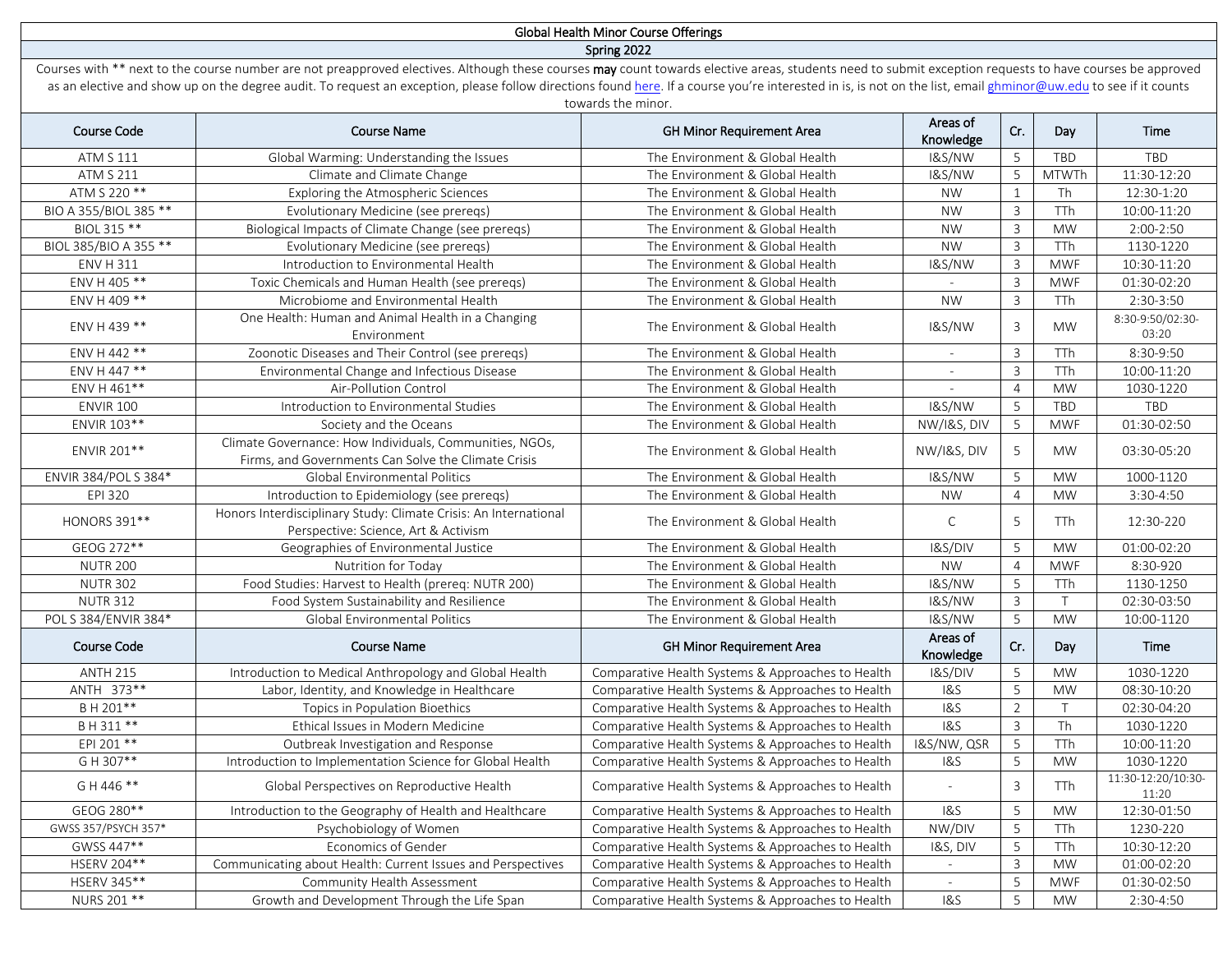| NURS 215**               | Disaster Management, Risk Reduction, and Health                                    | Comparative Health Systems & Approaches to Health | 1&S                   | 5              | <b>MWF</b> | 05:30-<br>07:20 PM/03:00-<br>03:50 |
|--------------------------|------------------------------------------------------------------------------------|---------------------------------------------------|-----------------------|----------------|------------|------------------------------------|
| NUTR 310 **              | Nutrition and the Life Course (prereq: NUTR 200)                                   | Comparative Health Systems & Approaches to Health | <b>NW</b>             | $\overline{4}$ | <b>MW</b>  | 1130-1250                          |
| NUTR 411 **              | Diet in Health and Disease (prereq: NUTR 200)                                      | Comparative Health Systems & Approaches to Health | QSR                   | $\overline{3}$ | Th         | 10:30-12:20                        |
| PSYCH 210 **             | The Diversity of Human Sexuality                                                   | Comparative Health Systems & Approaches to Health | I&S/DIV               | 5              | MW/F       | 430-620/430-520                    |
| PSYCH 250**              | Racism and Minority Groups                                                         | Comparative Health Systems & Approaches to Health | I&S, DIV              | 5              | TTh        | 12:30-02:20                        |
| PSYCH 357/GWSS 357*      | Psychobiology of Women                                                             | Comparative Health Systems & Approaches to Health | NW/DIV                | 5              | TTh        | 1230-220                           |
| POL S 327**              | Women's Rights as Human Rights                                                     | Comparative Health Systems & Approaches to Health | I&S,DIV               | 5              | TTh        | 01:00-02:20                        |
| <b>Course Code</b>       | <b>Course Name</b>                                                                 | <b>GH Minor Requirement Area</b>                  | Areas of<br>Knowledge | Cr.            | Day        | Time                               |
| <b>ANTH 228</b>          | Identities: Race, Class, Gender, and Sexuality in Anthropology                     | Sociocultural Ecology of Health                   | I&S/DIV               | 5              | TBD        | TBD                                |
| ANTH 323/LSJ 321         | Human Rights Law in Culture and Practice                                           | Sociocultural Ecology of Health                   | I&S/DIV               | 5              | <b>MW</b>  | 2:30-3:50                          |
| ANTH 325/CHSTU 322 A**   | Indigenous Knowledge and Public Health in Mexican and Latinx<br>Origin Communities | Sociocultural Ecology of Health                   | I&S/DIV               | 5              | TTh        | 330-520                            |
| CHSTU 322 A/ANTH 325/**  | Indigenous Knowledge and Public Health in Mexican and Latinx<br>Origin Communities | Sociocultural Ecology of Health                   | <b>I&amp;S/DIV</b>    | 5              | <b>TTh</b> | 330-520                            |
| ENV H 417**              | Case Studies in Children's Environmental Health Disparities                        | The Environment & Global Health                   | <b>DIV</b>            | $\overline{3}$ | TTh        | 02:30-03:50                        |
| G H 345 **               | Global Health Economics                                                            | Sociocultural Ecology of Health                   | 18S                   | 5              | TTh        | 12:30-02:20                        |
| G H 415/HSERV 415*       | War and Health                                                                     | Sociocultural Ecology of Health                   | <b>1&amp;S</b>        | $\overline{4}$ | MW/F       | 10:00-10:50                        |
| $G H 458$ **             | The Health of Populations                                                          | Sociocultural Ecology of Health                   | I&S/DIV               | $\mathbf{3}$   | M          | 10:30-12:20                        |
| G H 490**                | Special Topics: Grand Challenges Impact Lab                                        | Sociocultural Ecology of Health                   |                       | 5              | <b>MW</b>  | 01:30-03:20                        |
| GEOG 123/JSIS 123        | Introduction to Globalization                                                      | Sociocultural Ecology of Health                   | I&S/DIV               | 5              | TBD        | TBD                                |
| <b>GEOG 403</b>          | <b>Transnational Latinx Migrations</b>                                             | Sociocultural Ecology of Health                   | I&S, DIV              | 5              | TTh        | 02:30-04:20                        |
| HSERV 415/G H 415 **     | War and Health                                                                     | Sociocultural Ecology of Health                   | <b>1&amp;S</b>        | $\overline{4}$ | MW/F       | 10:00-11:20/10:00-<br>10:50        |
| HSERV 473**              | Topics in Indigenous Health                                                        | Sociocultural Ecology of Health                   | I&S,DIV               | $\overline{2}$ | <b>MW</b>  | 03:00-03:50                        |
| HSERV 479 **             | Black Lives and Police Violence: Racism and the Public's Health                    | Sociocultural Ecology of Health                   | I&S,DIV               | $\overline{4}$ | TTh        | 5:00-6:50                          |
| JSIS 123/GEOG 123        | Introduction to Globalization                                                      | Sociocultural Ecology of Health                   |                       | 5              | TBD        | TBD                                |
| <b>JSIS 201</b>          | The Making of the 21st Century                                                     | Sociocultural Ecology of Health                   | <b>1&amp;S</b>        | 5              | <b>MWF</b> | 12:30-1:20                         |
| LSJ 321/ANTH 323         | Human Rights Law in Culture and Practice                                           | Sociocultural Ecology of Health                   | I&S/DIV               | 5              | <b>MW</b>  | 2:30-3:50                          |
| <b>Course Code</b>       | <b>Course Name</b>                                                                 | GH Minor Requirement Area                         | Areas of<br>Knowledge | Cr.            | Day        | <b>Time</b>                        |
| ECON 491 **              | Issues in Economic Development (prereq: ECON 301)                                  | Regional and Area Studies                         | <b>1&amp;S</b>        | 5              | TTh        | 230-420                            |
| JSIS 202 **              | Cultural Interactions in an Interdependent World                                   | Regional and Area Studies                         | <b>1&amp;S</b>        | 5              | <b>MWF</b> | 1:30-2:20                          |
| JSIS 478 A **            | Diaspora Communities in Seattle and Beyond                                         | Regional and Area Studies                         | 18S                   | 5              | <b>MW</b>  | 01:30-03:20                        |
| JSIS A 465 **            | International Humanitarian Law                                                     | Regional and Area Studies                         | <b>1&amp;S</b>        | 5              | <b>MW</b>  | $1:30-3:20$                        |
| JSIS A 362 **            | The Political Economy of Africa                                                    | Regional and Area Studies                         | I&S/DIV               | 5              | WF         | 12:30-2:20                         |
| ANTH 339**/JSIS A 339 A  | Social Movements in Contemporary India                                             | Regional and Area Studies                         | I&S, DIV              | 5              | TTh        | 01:30-03:20                        |
| HSTAS 424/JSIS A 424*    | The Emergence of Postwar Japan                                                     | Regional and Area Studies                         | <b>1&amp;S</b>        | $\overline{5}$ | TTh        | 1030-1220                          |
| JSIS A 213/POL S 213 *   | The Korean Peninsula and World Politics                                            | Regional and Area Studies                         | 18S                   | 5              | MW         | 230-420                            |
| JSIS A 339A/ANTH 339*    | Social Movements in Contemporary India                                             | Regional and Area Studies                         | I&S, DIV              | 5              | TTh        | 01:30-03:20                        |
| JSIS A 424/HSTAS 424*    | The Emergence of Postwar Japan                                                     | Regional and Area Studies                         | 18S                   | 5              | TTh        | 1030-1220                          |
| POL S 213/JSIS A 213*    | The Korean Peninsula and World Politics                                            | Regional and Area Studies                         | 1&S                   | 5              | <b>MW</b>  | 230-420                            |
| HONORS 232 B             | The Ecology of Urban Seattle: Field and Classroom Experience                       | Regional and Area Studies                         | 1&S                   | 5              | <b>MW</b>  | 1000-1120                          |
| HSTCMP 340/JSIS B 340 ** | The Cold War: Realities, Myths, Legacies                                           | Regional and Area Studies                         | 1&S                   | 5              | TTh        | 1230-220                           |
| JSIS A 301 **            | Europe Today                                                                       | Regional and Area Studies                         | 1&S                   | 5              | <b>MW</b>  | 11:30-12:50                        |
| JSIS A 349 **            | Migration and Multiculturalism in the Mediterranean                                | Regional and Area Studies                         | 1&S                   | 5              | TTh        | 1230-220                           |
| JSIS A 468 **            | Russia and the International System                                                | Regional and Area Studies                         | 1&S                   | 5              | TTh        | 230-420                            |
| JSIS B 340/HSTCMP 340 ** | The Cold War: Realities, Myths, Legacies                                           | Regional and Area Studies                         | 18S                   | 5              | TTh        | 12:30-2:20                         |
| AIS 202 **               | Introduction to American Indian Contemporary and Social Issues                     | Regional and Area Studies                         | I&S/DIV               | 5              | <b>MW</b>  | 04:30-06:20 PM                     |